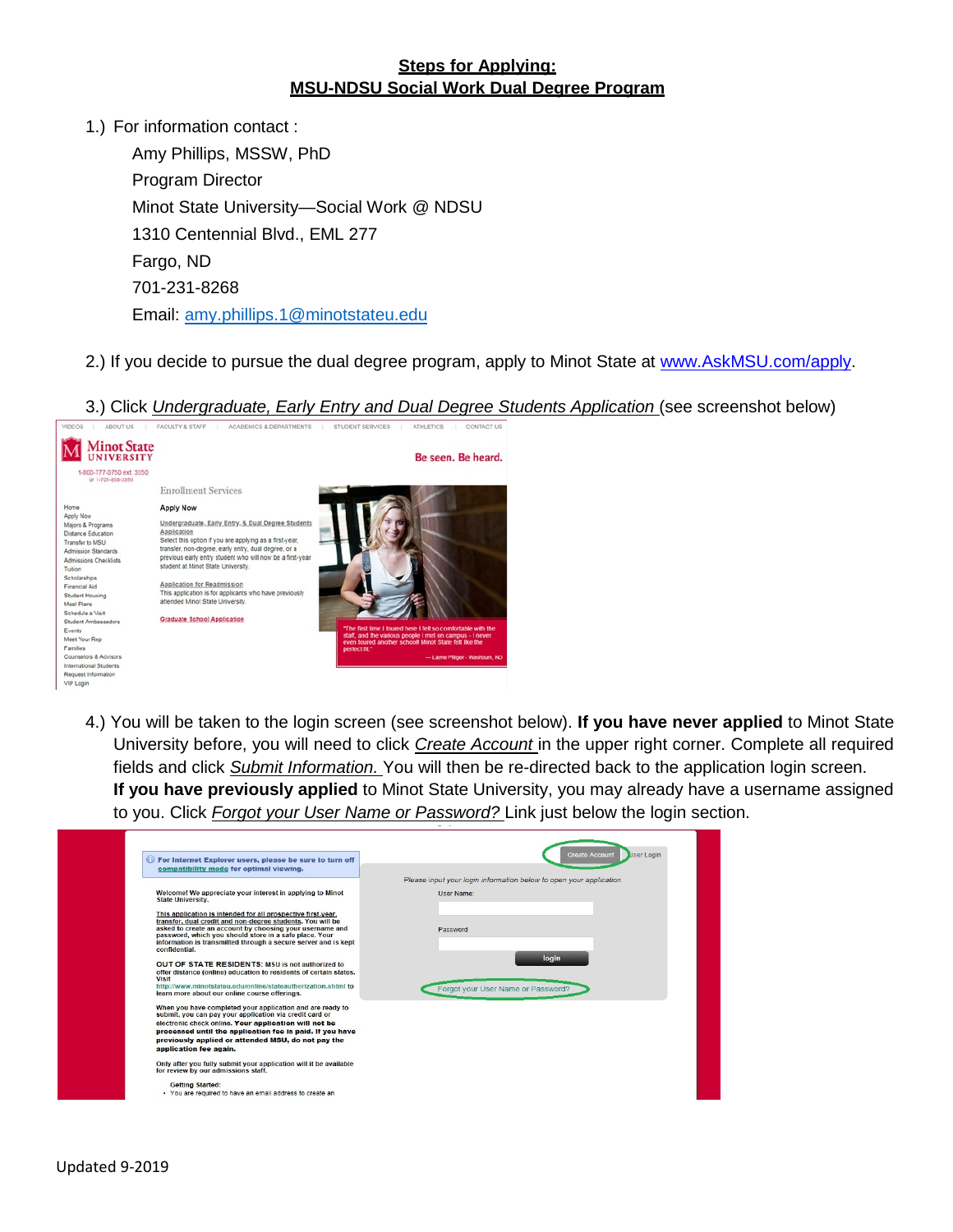5.) Once you have successfully logged into your application, you will see the screen below. Click *Edit Application*.

| <b>My Applications</b>              | Thank you for your interest in Minot State<br>University.                                                                                                                                       |
|-------------------------------------|-------------------------------------------------------------------------------------------------------------------------------------------------------------------------------------------------|
| <b>Application</b>                  | Please review the information below for details<br>on the status of your application. To begin your<br><b>EDIT APPLICATION</b><br>application, please click on the 'Application' link<br>below. |
| APPLICATION STATUS: NOT SUBMITTED A | NOTE: When ready to submit, you must click on<br>'Check Your Application' in the left-menu. This<br>is where you will select your payment option<br>and fully submit the application.           |

## 6.) On the next page, read the instructions carefully and click *Start Application.*

| <b>A</b> Application                     | Welcome, Seinguis! Your application is in progress.                                                                                                                                                                                                                                                                                        |
|------------------------------------------|--------------------------------------------------------------------------------------------------------------------------------------------------------------------------------------------------------------------------------------------------------------------------------------------------------------------------------------------|
| <b>Application for Admission</b>         | Thank you for your interest in Minot State University. You may complete this online application at<br>your convenience. Before submitting, changes may be made as many times as you like from any<br>computer with Internet access by using your User Name and Password. Use the navigational links                                        |
| <b>Application Type</b>                  | located on the left of your screen to navigate through the system.                                                                                                                                                                                                                                                                         |
| <b>Applicant Information</b>             | PLEASE READ BEFORE PROCEEDING! In order for your information to save, you must click                                                                                                                                                                                                                                                       |
| Contact Information                      | 'Save & Continue' on the top or bottom of each section. Once you have completed the<br>application forms to the best of your knowledge, submit your application by clicking the                                                                                                                                                            |
| Major/Program<br>Information             | "Submit Application" button at the top or bottom of the page.<br>. Follow the steps to submit your application. Be sure to answer all required questions (an asterisk (*) denotes a required field).<br>- Click on 'Downloadable Forms' in the left-menu to download any other applications that may be required for your admissions file. |
| <b>High School History</b>               | . You may only submit an application once. If you wish to reapply, you must contact the Admissions office.<br>. Notify the Admissions office with questions or if changes are needed at 1-800-777-075000 ext: 3350 or (701) 858-335000 or                                                                                                  |
| College/University<br>History            | askMSU@minotstateu.edu                                                                                                                                                                                                                                                                                                                     |
| <b>Residency for Tuition</b><br>Purposes | <b>Minot State University</b><br><b>Attn: Enrollment Services</b><br>500 University Ave West                                                                                                                                                                                                                                               |
| Survey of Plans and<br>Goals             | Minot. ND 58707<br>Phone: (701) 858-3350                                                                                                                                                                                                                                                                                                   |
| Additional Information                   | Fax: (701) 858-3888<br>Email: msu.admissions@minotstateu.edu                                                                                                                                                                                                                                                                               |
| Uploads                                  | Click here to start your application.                                                                                                                                                                                                                                                                                                      |
| <b>Supplemental Forms</b>                | <b>* START APPLICATION</b>                                                                                                                                                                                                                                                                                                                 |
| Applicant Supplemental<br>Information    | <b>@ APPLICATION INSTRUCTIONS</b>                                                                                                                                                                                                                                                                                                          |
| Non-Degree Seeking<br>Form               | <b>Submit Application</b>                                                                                                                                                                                                                                                                                                                  |

7.) Within the Application Type section, select *Transfer* and complete the rest of the section. Click *Save &* 

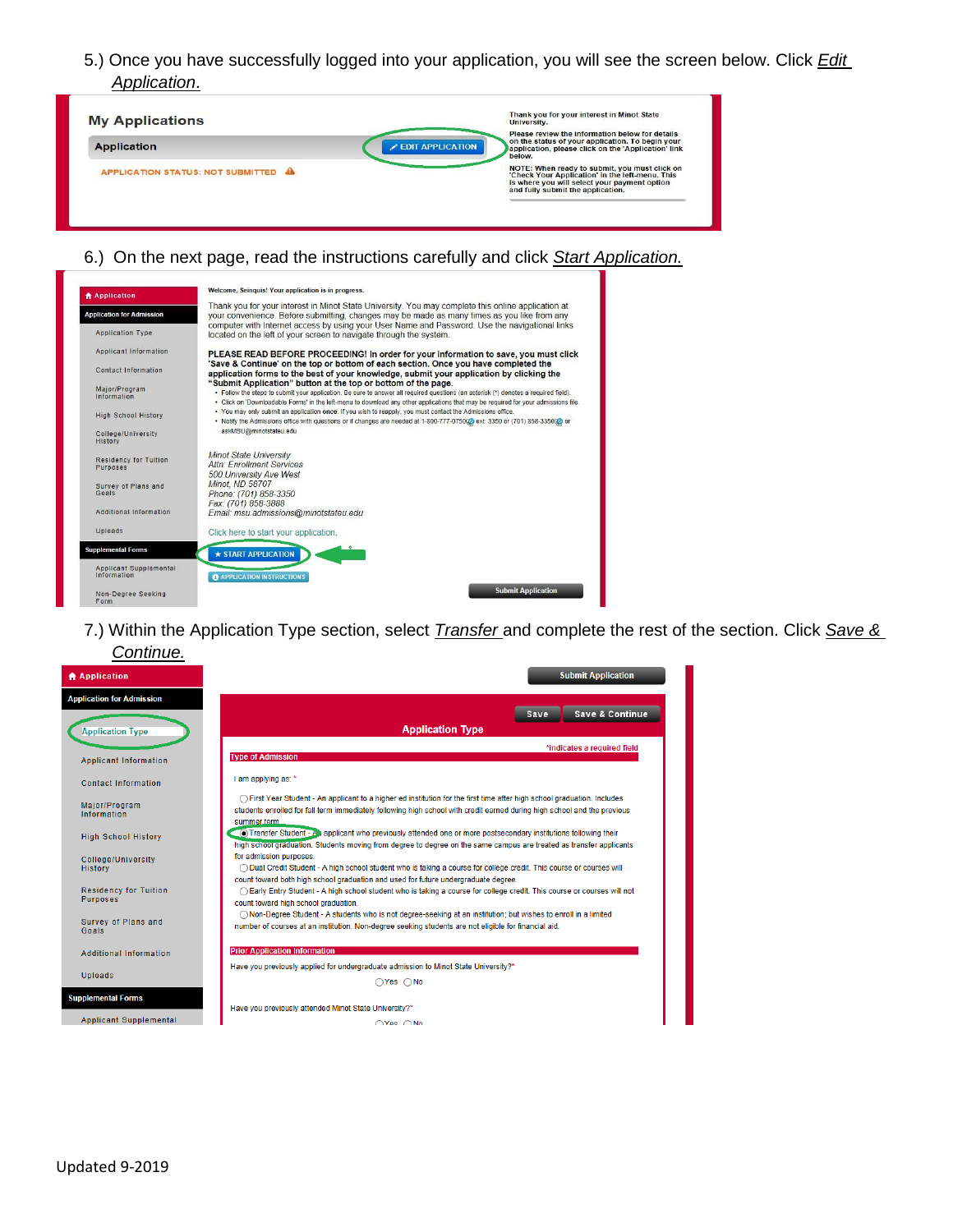- 8.) Complete the rest of the sections accordingly.
- 9.) Once you have reached the Applicant Supplemental Information section, select *Yes* to the question *Are you applying to the MiSU-NDSU Social Work dual degree program?* Complete the rest of the section. Click *Save & Continue*.

| <b>合 Application</b>                                | <b>Submit Application</b>                                                                                                                                                                   |
|-----------------------------------------------------|---------------------------------------------------------------------------------------------------------------------------------------------------------------------------------------------|
| <b>Application for Admission</b>                    |                                                                                                                                                                                             |
| <b>Application Type</b>                             | Save & Continue<br>Save<br><b>Applicant Supplemental Information</b>                                                                                                                        |
| <b>Applicant Information</b>                        | *indicates a required field                                                                                                                                                                 |
| Contact Information                                 |                                                                                                                                                                                             |
| Major/Program<br>Information                        | Are you applying to the Post-Baccalaureate Communication Disorders Program (deadline March 1)? *                                                                                            |
| <b>High School History</b>                          |                                                                                                                                                                                             |
| College/University<br><b>History</b>                | Are you applying to the MiSU-NDSU Social Work dual degree program?*<br>⊙Yes ∩No                                                                                                             |
| <b>Residency for Tuition</b><br>Purposes            | You must be a current student at NDSU to be eligible for this program. Make sure you<br>indicated your intended major/degree as Social Work in this application and delivery                |
| Survey of Plans and<br>Goals                        | method as 'Off-Campus Site'                                                                                                                                                                 |
| <b>Additional Information</b>                       | If you indicated you would best like to complete coursework at an OFF CAMPUS SITE, please indicate the location<br>from which you plan to complete your MSU coursework.                     |
| Uploads                                             |                                                                                                                                                                                             |
| <b>Supplemental Forms</b>                           | -- Please Select --<br>$\blacktriangledown$                                                                                                                                                 |
| <b>Applicant Supplemental</b><br><b>Information</b> |                                                                                                                                                                                             |
|                                                     | Would you like to receive text messages from MSU Enrollment Services regarding important deadlines and reminders<br>(Sent no more than 3 times per month)? Standard messaging rates apply.* |
| Non-Degree Seeking<br>Form                          | $\bigcirc$ Yes $\bigcirc$ No                                                                                                                                                                |
| International<br>Supplemental<br>Information        | One or more of my parents are affiliated with (check all that apply - for scholarship purposes):*                                                                                           |

10.) When you have finished the application, check for any errors or missing information by clicking *Check My Application* in the left menu (see screenshot below).

If you have completed all required application fields, you will see the screen below. Make sure to *check the box indicating you accept the terms and conditions of your application*. Click *Continue*.

| <b>Important Links</b>          |
|---------------------------------|
| <b>Recommendations</b>          |
| Downloadable Forms              |
| <b>Check Your Application</b>   |
| <b>Application Instructions</b> |
| <b>E PRINT FORMS</b>            |

| <b>Application</b>                       | <b>Application Status: Ready for Submission</b>                                                                                                                                                                                                                                                                                                                                                                               |
|------------------------------------------|-------------------------------------------------------------------------------------------------------------------------------------------------------------------------------------------------------------------------------------------------------------------------------------------------------------------------------------------------------------------------------------------------------------------------------|
| <b>Application for Admission</b>         |                                                                                                                                                                                                                                                                                                                                                                                                                               |
| Application Type                         | Congratulations, Seinquis! All required questions have been completed. Please note that this refers only to the minimum number of<br>questions required by the system before submission is allowed. There may be many other questions on the form that should also be<br>answered, thus, please be sure you have fully responded to both required and relevant non-required items before you submit your                      |
| <b>Applicant Information</b>             | Application.                                                                                                                                                                                                                                                                                                                                                                                                                  |
| <b>Contact Information</b>               | Please review the print version of your Application before you submit by clicking on the link below. If you experience<br>difficulty viewing the document, please contact technical support, (Adobe Acrobat Reader is required to view this file. Download<br>Reader)                                                                                                                                                         |
| Major/Program<br>Information             | <b>TA PREVIEW APPLICATION IN PDF FORMAT</b>                                                                                                                                                                                                                                                                                                                                                                                   |
| <b>High School History</b>               |                                                                                                                                                                                                                                                                                                                                                                                                                               |
| College/University<br>History            | Step 1: Confirmation                                                                                                                                                                                                                                                                                                                                                                                                          |
| <b>Residency for Tuition</b><br>Purposes | Be sure that you have carefully reviewed your responses and that you have answered all of the questions accurately. Your responses<br>will become the official property of Minot State and your admission will be based on the answers you have provided. You cannot<br>change your answers through this form once they are submitted. Please contact the admissions office if you need to update your<br>application record. |
| Survey of Plans and<br>Goals             | Please Note: Your application has not been submitted until you reach the page titled "Submission Complete."                                                                                                                                                                                                                                                                                                                   |
| Additional Information                   |                                                                                                                                                                                                                                                                                                                                                                                                                               |
| Uploads                                  | I have read and understand the above information and wish to submit this Application at this time. Please note: The<br>Application is not submitted until you see the words. "Submission Complete!"                                                                                                                                                                                                                           |
| <b>Supplemental Forms</b>                | Continue                                                                                                                                                                                                                                                                                                                                                                                                                      |